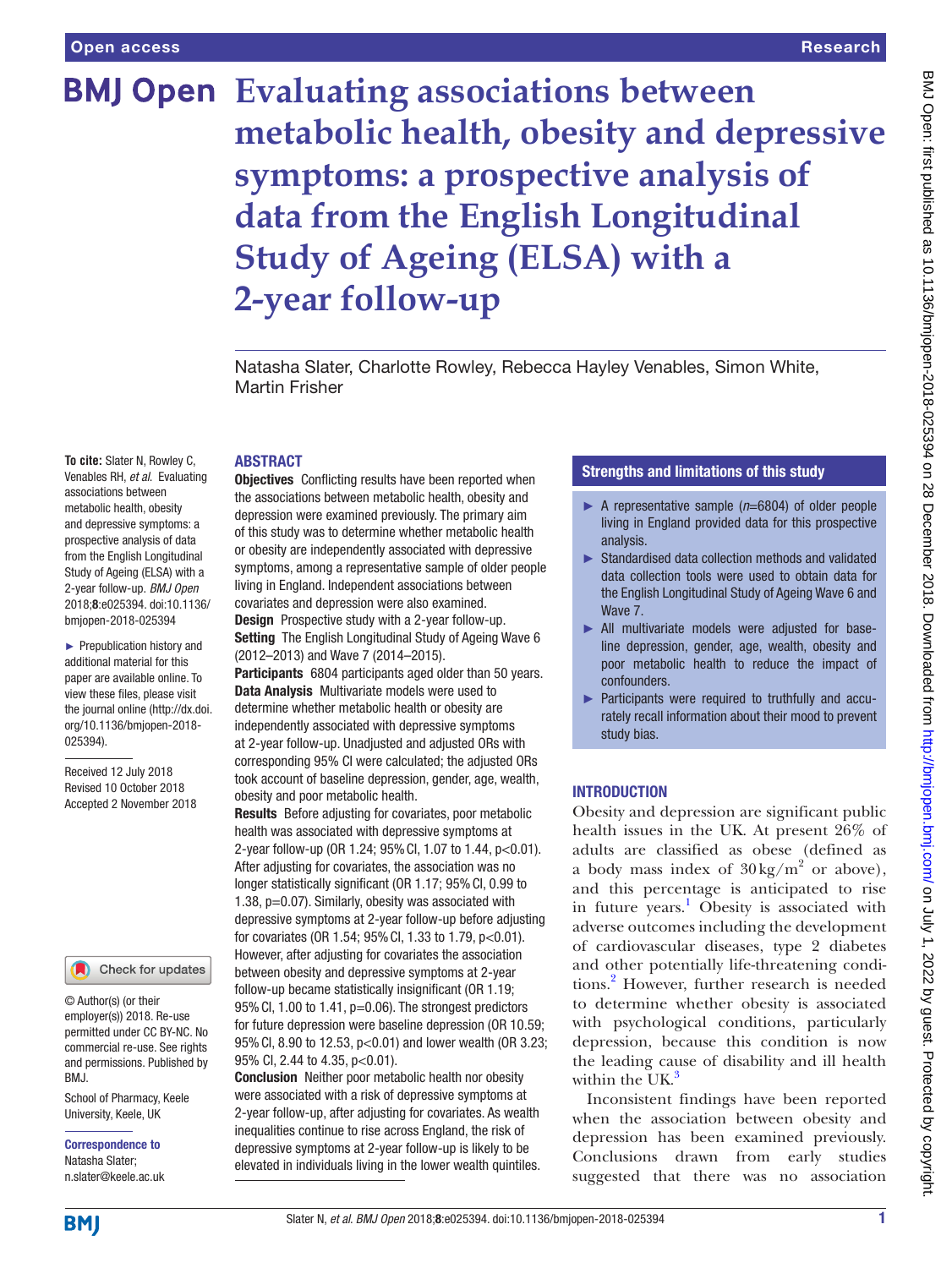between obesity and depression.<sup>4</sup> However, Crisp and McGuiness<sup>[5](#page-6-1)</sup> reported an inverse association between obesity and depression in men, while other studies have shown that obesity is positively associated with depressive symptoms in women only. $67$  Participant characteristics (age and gender) and sample sizes vary significantly in the aforementioned studies, which may offer some explanation for the differing results. To address this limitation, a large-scale study involving a representative sample of the population is required.

Few studies have prospectively examined the association between obesity and the risk of future depression, as previous studies have been predominantly cross-sectional.[8](#page-6-3) Findings from the existing prospective studies were evaluated in a meta-analysis. Pooled ORs showed that obesity significantly increased an individual's risk of developing depression during follow-up (OR 1.55, 95%CI; 1.22 to 1[.9](#page-6-4)8,  $p<0.01$ ), in both men and women.<sup>9</sup> Meta-analytic data was adjusted for age and gender; however, there may be other confounding factors involved in this association.<sup>[9](#page-6-4)</sup>

Metabolic health has been identified as a potential confounder in the association between obesity and the risk of future depression in several studies.<sup>10 11</sup> Partial support for this finding is provided from analyses conducted on eight cohort studies.<sup>12</sup> Jokela *et al*<sup>12</sup> reported that obese individuals with poor metabolic health were 23% more likely to experience depression, compared with obese individuals with a favourable metabolic profile; however, the risk of depression for the latter group remained elevated when compared with non-obese individuals who had good metabolic health.<sup>12</sup> Furthermore, findings from a prospective cohort study with 16-year follow-up showed that metabolic health was a better predictor of future depression, compared with obesity.<sup>13</sup> No association between metabolic health and depression has been reported in other studies. Various definitions of metabolic health exist within the literature, which may offer some explanation for the differing study findings; however, further research into the relationship between metabolic health, obesity and depression is required.<sup>[14](#page-6-8)</sup>

The primary aim of this study was to determine whether metabolic health or obesity are independently associated with depressive symptoms at 2-year follow-up, using the latest data from the English Longitudinal Study of Ageing (ELSA). In addition, we determined whether the covariates used in our analyses were independently associated with depressive symptoms at follow-up.

# **METHOD**

# Sample and participants

A prospective study was conducted using Wave 6 and Wave 7 data gathered from ELSA. Since inception in 2002, ELSA has gathered socio-economic, lifestyle and health data from a representative sample of the English population, who are older than 50 years. Every 2years, a new 'wave' of ELSA data are collected.<sup>15</sup> This study used data collected between 2012 and 2013 (Wave 6) as baseline

data. Data collected between 2014 and 2015 (Wave 7) was used for follow-up. Overall, 6804 participants successfully provided data in both Wave 6 and Wave 7, and this group are the focus of the current study (online [supplementary](https://dx.doi.org/10.1136/bmjopen-2018-025394)  [material figure 1](https://dx.doi.org/10.1136/bmjopen-2018-025394)).<sup>15</sup>

#### Patient and public involvement

No patients were involved in the development of the research question, study design or data interpretation in this study.

ELSA wave data are anonymised and freely accessible from the UK Data Service.<sup>16</sup>

# Data collection

Three methods of data collection were utilised during ELSA Wave 6: a paper-based questionnaire, a face-to-face interview and a nurse interview. In Wave 7, the nurse interview did not take place; instead, data was collected during a face-to-face interview and using a paper-based questionnaire.

#### Face-to-face interviews

In both Wave 6 and Wave 7, face-to-face interviews were conducted by trained interviewers at the participant's residential address. The interviewers recorded demographic information for each participant, in addition to asking the participants questions about their physical and mental health status. To determine whether participants were experiencing depressive symptoms, they were asked to answer eight questions which had been adapted from the Center for Epidemiologic Studies Depression (CES-D) Scale.<sup>[17](#page-6-11)</sup> One point was awarded for each depressed answer given. Each participant received a total score between 0 and 8. In accordance with previous studies, a score ≥4 was used to define participants with elevated depressive symptoms.[10 18](#page-6-5)

The interviewers also asked the participants to provide information about everyone who resided within their property, including information about their financial situation, employment status, assets and whether they were in receipt of any benefits. Participants were allocated to one of five wealth quintiles, with quintile 1 being the poorest and quintile 5 being the wealthiest. Wealth quintiles refer to household wealth (financial assets, physical assets and housing wealth) but not pension wealth. $19$  Wealth was calculated less debts and included the value of owner-occupied housing (less mortgage); all assets held in bank accounts in England; the value of any business properties or holiday homes (less mortgage) and the value of phys-ical assets such as antiques, artwork and jewellery.<sup>[20](#page-6-13)</sup>

# Nurse interview

Demographic information for each participant was also collected during the nurse interview in Wave 6. Subsequent stages of the nurse interview involved participants having their blood pressure, pulse rate, lung function and grip strength measured, in addition to providing hair samples and fasting blood samples. Fasting blood test results and blood pressure readings were analysed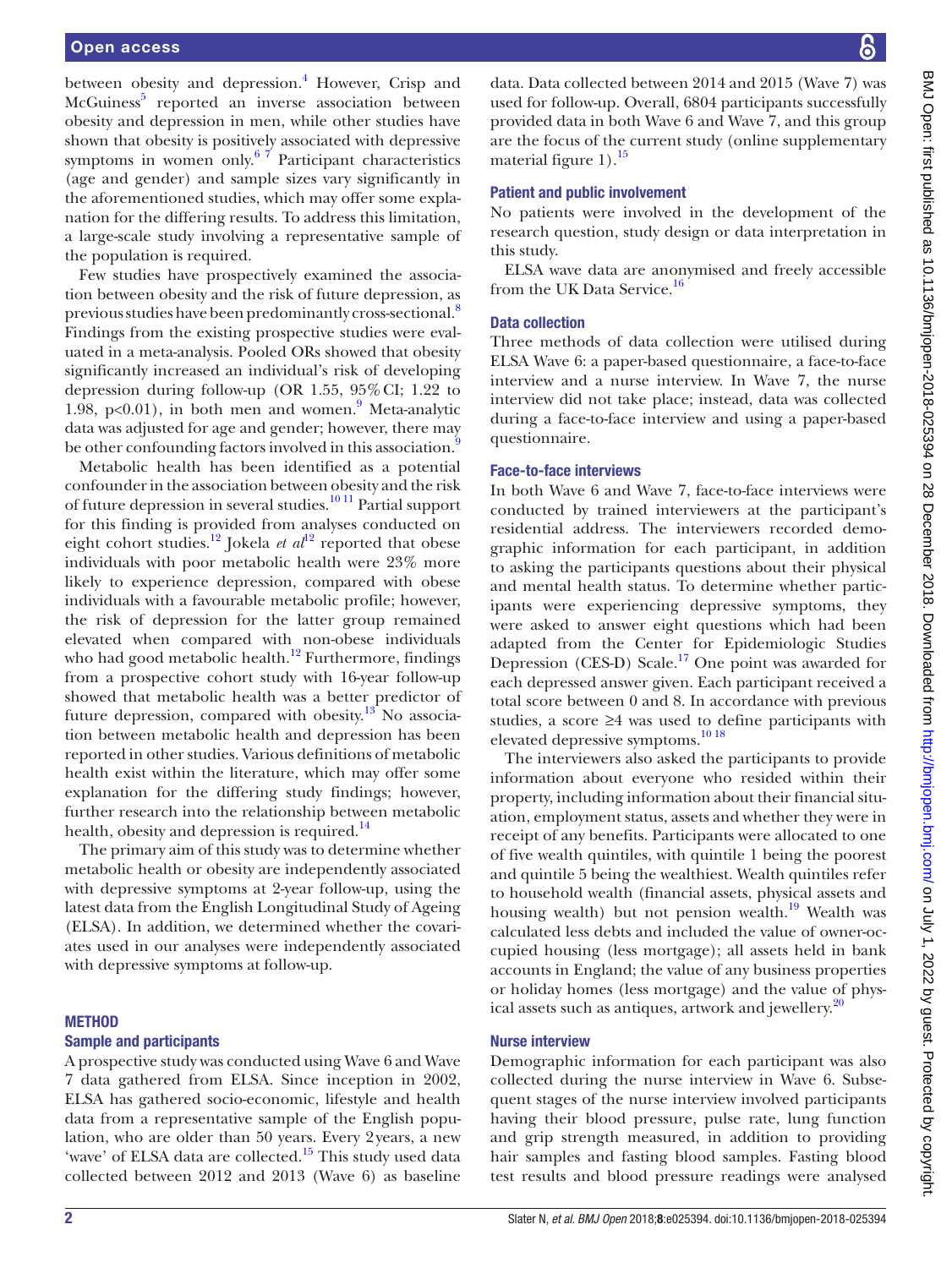to determine a participant's metabolic health status. In this study, a participant with two or more metabolic risk factors was described as having poor metabolic health. The following were defined as metabolic risk factors: glycated haemoglobin greater than 6.0% (42 mmol/ mol); C-reactive protein greater than or equal to  $3 \text{ mg/L}$ ; high-density lipoprotein less than 1.03mmol/L for men or less than 1.30mmol/L for women; triglycerides greater than or equal to  $1.7$  mmol/L and blood pressure readings greater than  $130/85$  mm Hg.<sup>[10](#page-6-5)</sup>

The nurse interviewer also recorded a number of anthropometric measurements including height, weight and waist circumference for each participant. Using a participant's weight and height values, it was possible to calculate their body mass index (BMI). A participant was classified as obese if their calculated BMI was  $\geq 30 \text{ kg/m}^2$ .

# Data analysis

Descriptive statistics were used initially to summarise the prevalence of depressive symptoms among participants. These data were subsequently stratified according to participant demographics and  $X^2$  tests were performed. Multivariate models were used to determine whether metabolic health or obesity are independently associated with depressive symptoms at 2-year follow-up (Wave 7). The minimum sample size required for our multivariate models was 319.<sup>21</sup> Unadjusted and adjusted odds ratios with corresponding 95% CI for the risk of depressive symptoms at 2-year follow-up were calculated. Following the main analysis, a secondary analysis was conducted excluding cases with depressive symptoms at Wave 6. The following factors were covariates: baseline depression, gender, age, wealth, obesity and poor metabolic health. Missing data was coded as 'missing' and presented as a separate category in the multivariate models. All p values generated from the models were considered to be statistically significant if p<0.05. Analyses were undertaken using SPSS V.24.0.

# **RESULTS**

# Participant characteristics

Overall, 6804 participants successfully provided data in both Wave 6 and Wave 7. Baseline participant characteristics are presented in [table](#page-2-0) 1. The mean age of the participants was  $67.6$  years,  $44.5\%$  (n= $3030/6804$ ) of the participants were male and 12.8% (n=872/6804) of the participants had elevated depressive symptoms at baseline. At follow-up (Wave 7), 12.5% (n=851/6804) of the participants had elevated depressive symptoms ([table](#page-2-0) 1). Baseline data were stratified according to participant characteristics, including gender, age, metabolic health status and BMI. The prevalence of depressive symptoms was higher among females (15.1%), compared with males  $(9.2\%)$  at Wave 7 [\(table](#page-2-0) 1). Results from the X<sup>2</sup> statistical test showed an association between gender and depressive symptoms  $(\chi^2(1)=53.26, p<0.01)$ . There was also a significant association between age and depressive symptoms

<span id="page-2-0"></span>Table 1 Wave 6 participant characteristics and associated depressive symptoms at Wave 7 (n=6804)

|                                                   | <b>Depressive symptoms</b><br>(Wave 7)<br>(Center for<br><b>Epidemiologic Studies</b><br>Depression Scale 4+) |                                |  |
|---------------------------------------------------|---------------------------------------------------------------------------------------------------------------|--------------------------------|--|
| <b>Participant characteristics</b>                | No (0-3)<br>$(n=5953)$<br>(%)                                                                                 | Yes $(≥4)$<br>$(n=851)$<br>(%) |  |
| All participants (n=6804)                         | 87.5                                                                                                          | 12.5                           |  |
| Gender                                            |                                                                                                               |                                |  |
| Male (n=3030)                                     | 90.8                                                                                                          | 9.2                            |  |
| Female (n=3774)                                   | 84.9                                                                                                          | 15.1                           |  |
| Age                                               |                                                                                                               |                                |  |
| 50-59 years (n=1492)                              | 85.4                                                                                                          | 14.6                           |  |
| 60-69 years (n=2720)                              | 90.0                                                                                                          | 10.0                           |  |
| 70-84 years (n=2313)                              | 86.6                                                                                                          | 13.4                           |  |
| 85+ years (n=279)                                 | 81.7                                                                                                          | 18.3                           |  |
| Metabolic Health                                  |                                                                                                               |                                |  |
| Good metabolic health (n=3123)                    | 88.8                                                                                                          | 11.2                           |  |
| Poor metabolic health (n=3681)                    | 86.4                                                                                                          | 13.6                           |  |
| Body Mass Index (BMI)                             |                                                                                                               |                                |  |
| Non-obese (BMI<30 kg/m <sup>2</sup> ) (n=4737)    | 89.0                                                                                                          | 11.0                           |  |
| Obese (BMI $\geq$ 30 kg/m <sup>2</sup> ) (n=2058) | 84.0                                                                                                          | 16.0                           |  |
| Missing BMI data (n=9)                            |                                                                                                               |                                |  |
| Baseline Depression (Wave 6)                      |                                                                                                               |                                |  |
| Baseline depression (n=872)                       | 50.8                                                                                                          | 49.2                           |  |
| No baseline depression (n=5932)                   | 92.9                                                                                                          | 7.1                            |  |
| Wealth                                            |                                                                                                               |                                |  |
| Wealth quintile 1 (poorest) (n=1005)              | 76.4                                                                                                          | 23.6                           |  |
| Wealth quintile 2 (n=1214)                        | 81.7                                                                                                          | 18.3                           |  |
| Wealth quintile 3 (n=1372)                        | 88.6                                                                                                          | 11.4                           |  |
| Wealth quintile 4 (n=1464)                        | 91.4                                                                                                          | 8.6                            |  |
| Wealth quintile 5 (wealthiest) (n=1619)           | 94.4                                                                                                          | 5.6                            |  |
| Missing wealth data (n=130)                       |                                                                                                               |                                |  |

 $(\chi^2(3)=36.24, p<0.01)$ . A greater proportion of individuals with poor metabolic health (13.6%) had elevated depressive symptoms at Wave 7, compared with participants with good metabolic health  $(11.2\%)$  [\(table](#page-2-0) 1). The association between metabolic health and depressive symptoms was significant  $(\chi^2(1)=8.48, \text{ p}<0.01)$ . Similarly, there was a significant association between obesity (BMI ≥30 kg/m<sup>2</sup>) and depressive symptoms  $(\chi^2(2)=32.63, \text{ p}<0.01)$ .

Examining the association between poor metabolic health and the risk of depressive symptoms at 2-year follow-up (Wave 7) The unadjusted logistical regression analysis showed that participants with poor metabolic health were 24.0% more likely to experience depressive symptoms at 2-year follow-up, compared with those with good metabolic health. This finding was statistically significant  $(p<0.01)$ [\(table](#page-3-0) 2). The OR for the risk of depressive symptoms at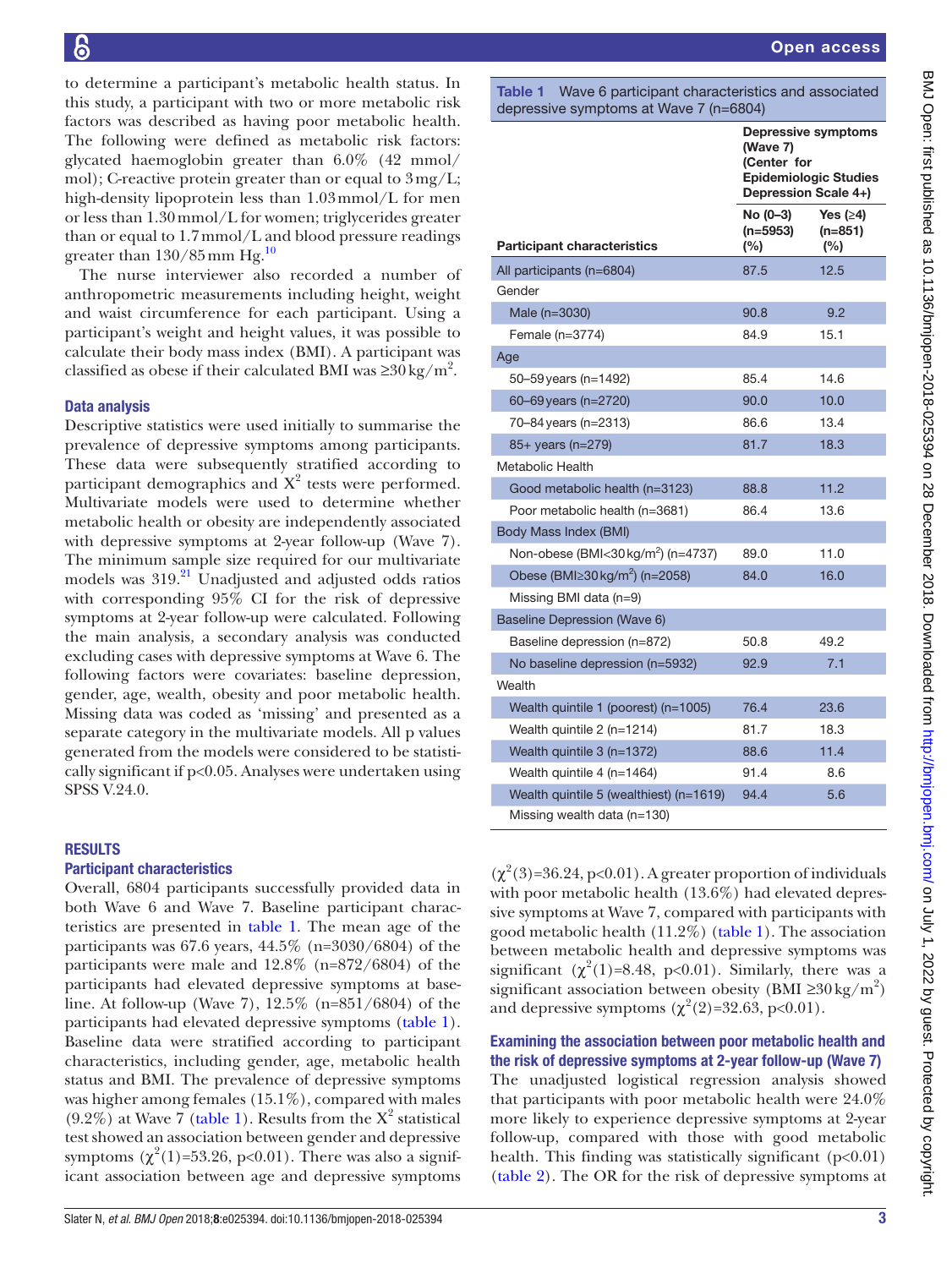Metabolic health

<span id="page-3-0"></span>

| The association between poor metabolic health and the risk of depressive symptoms at 2-year follow-up (Wave 7)<br>Table 2<br>$(n=6804)$ |      |               |              |         |  |
|-----------------------------------------------------------------------------------------------------------------------------------------|------|---------------|--------------|---------|--|
|                                                                                                                                         |      | 95% CI for OR |              |         |  |
| Independent variable                                                                                                                    | OR   | Lower         | <b>Upper</b> | P value |  |
| Metabolic health                                                                                                                        | 1.24 | 1.07          | 1.44         | < 0.01  |  |
| Metabolic health<br>Adjusted for obesity                                                                                                | 1.17 | 1.01          | 1.35         | 0.04    |  |

Metabolic health Adjusted for obesity, baseline depression (Wave 6), gender, age and wealth

2-year follow-up reduced to 1.17 (1.01 to 1.35, p=0.04), after the model was adjusted for obesity. The OR for the risk of depressive symptoms at 2-year follow-up was 1.19 (1.01 to 1.40, p=0.04), after the model was adjusted for obesity and baseline depression ([table](#page-3-0) 2). After adjusting for participant characteristics and baseline depression, the

OR for the risk of depressive symptoms at 2-year follow-up decreased to 1.17 (0.99 to 1.38, p=0.07) [\(table](#page-3-0) 2). The latter finding was not statistically significant.

Adjusted for obesity and baseline depression (Wave 6)

# Examining the association between obesity and the risk of depressive symptoms at 2-year follow-up (Wave 7)

The unadjusted logistical regression analysis showed that obese participants were 54.0% more likely to experience depressive symptoms at 2-year follow-up, compared with participants who had a BMI <30 kg/ $m^2$  ([table](#page-3-1) 3). This finding was statistically significant  $(p<0.01)$  ([table](#page-3-1) 3). The OR for the risk of depressive symptoms at 2-year follow-up reduced to  $1.50$  (1.29 to 1.75, p<0.01), after adjusting for poor metabolic health ([table](#page-3-1) 3). The OR for the risk of depressive symptoms at 2-year follow-up decreased further to 1.32 (1.11 to 1.56,  $p<0.01$ ), after adjustments for poor metabolic health and baseline depression were made ([table](#page-3-1) 3). After adjusting for participant characteristics and baseline depression the OR for the risk of depressive symptoms at 2-year follow-up was 1.19 (1.00 to 1.41, p=0.06) ([table](#page-3-1) 3). The latter finding was not statistically significant.

# Examining the associations between gender, age, wealth, baseline depression (Wave 6) and the risk of depressive symptoms at 2-year follow-up (Wave 7)

1.19 1.01 1.40 0.04

1.17 0.99 1.38 0.07

Results showed that females were 48.0% more likely to experience depressive symptoms at 2-year follow-up compared with males [\(table](#page-4-0) 4). This finding was statistically significant  $(p<0.01)$  ([table](#page-4-0) 4). The association between age and depression was examined. The adjusted OR for the risk of depressive symptoms at 2-year follow-up was  $0.91$   $(0.73$  to  $1.13$ ,  $p=0.38$ ) in participants aged between 60 and 69 years ([table](#page-4-0) 4). This value increased to  $1.27$   $(1.02 \text{ to } 1.58, \text{ p=0.03})$  in participants aged between 70 and 84 years ([table](#page-4-0) 4). For participants older than 85 years, the adjusted OR increased further to 1.43 (0.97 to 2.11, p=0.07) ([table](#page-4-0) 4). Most findings, in relation to age, were not statistically significant. The association between wealth and depression was also examined. The adjusted OR for the risk of depressive symptoms at follow-up reduced from  $0.80$  ( $0.63$  to  $1.02$ ,  $p=0.07$ ) in wealth quintile 2 to 0.31 (0.23 to 0.41,  $p<0.01$ ) in wealth quintile 5 [\(table](#page-4-0) 4). This suggests that individuals in the higher wealth quintiles are less likely to experience depressive symptoms at 2-year follow-up, compared with individuals in the lower wealth quintiles. Finally, the association between baseline depression and future depression was examined. The adjusted OR for the risk of depressive symptoms at 2-year follow-up was 10.59 (8.90 to 12.53,  $p < 0.01$ ).

<span id="page-3-1"></span>

| The association between obesity and the risk of depressive symptoms at 2-year follow-up (Wave 7) (n=6804)<br>Table 3 |           |               |              |         |
|----------------------------------------------------------------------------------------------------------------------|-----------|---------------|--------------|---------|
|                                                                                                                      |           | 95% CI for OR |              |         |
| Independent variable                                                                                                 | <b>OR</b> | Lower         | <b>Upper</b> | P value |
| Obesity                                                                                                              | 1.54      | 1.33          | 1.79         | < 0.01  |
| Obesity<br>Adjusted for poor metabolic health                                                                        | 1.50      | 1.29          | 1.75         | < 0.01  |
| <b>Obesity</b><br>Adjusted for poor metabolic health and baseline depression (Wave 6)                                | 1.32      | 1.11          | 1.56         | < 0.01  |
| Obesity<br>Adjusted for poor metabolic health, baseline depression (Wave 6),<br>gender, age and wealth               | 1.19      | 1.00          | 1.41         | 0.06    |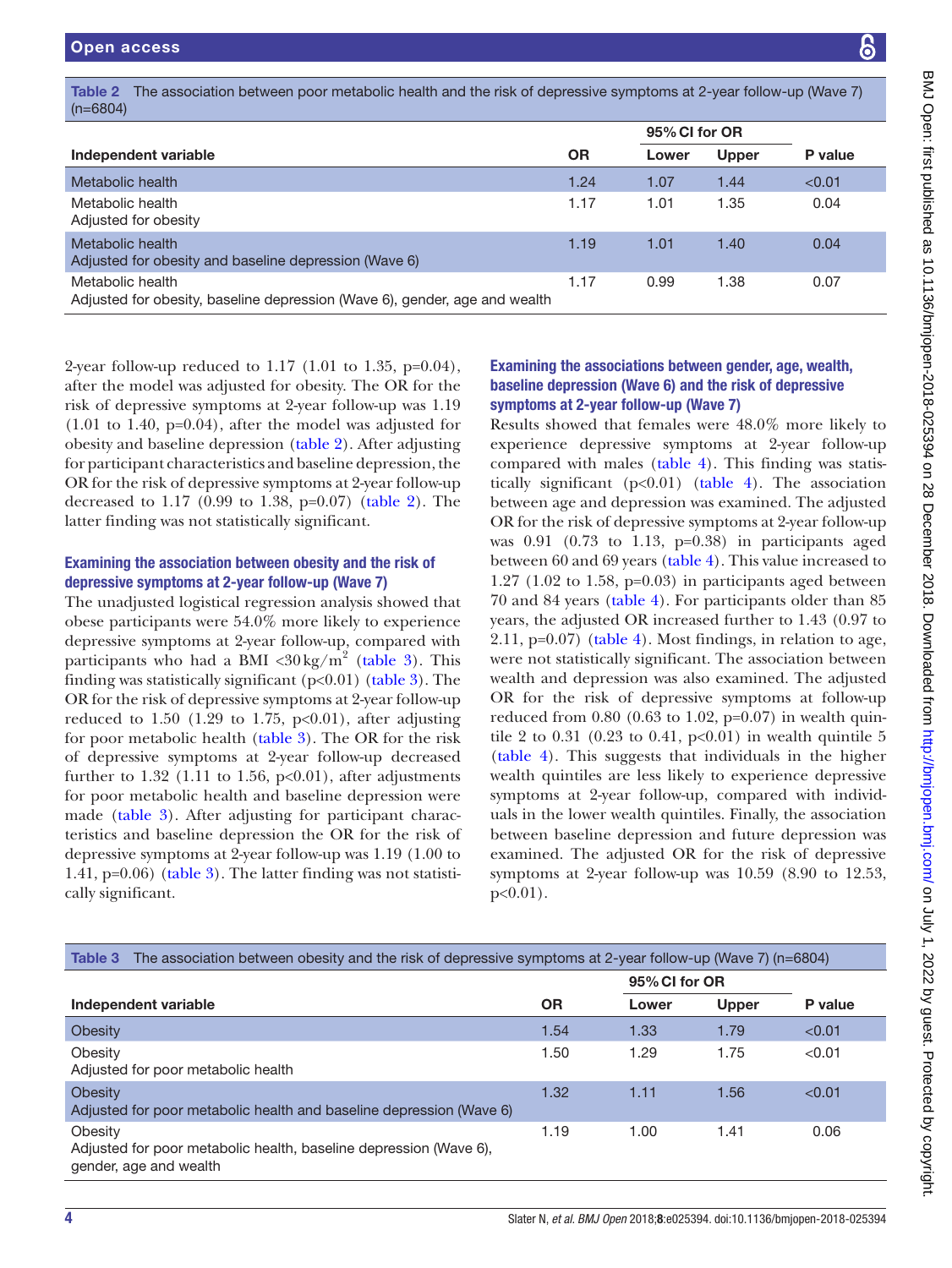<span id="page-4-0"></span>Table 4 The association between the independent variables and the risk of depressive symptoms at 2-year follow-up (Wave 7) (n=6804)

|                                                  |                    | 95% CI for OR |              |         |
|--------------------------------------------------|--------------------|---------------|--------------|---------|
| <b>Independent variables</b>                     | <b>Adjusted OR</b> | Lower         | <b>Upper</b> | P value |
| Gender                                           |                    |               |              |         |
| Male (Reference) (n=3030)                        | 1                  |               |              |         |
| Female (n=3774)                                  | 1.48               | 1.25          | 1.75         | < 0.01  |
| Age                                              |                    |               |              |         |
| 50-59 years (Reference) (n=1492)                 | $\mathbf{1}$       |               |              |         |
| 60-69 years (n=2720)                             | 0.91               | 0.73          | 1.13         | 0.38    |
| 70-84 years (n=2313)                             | 1.27               | 1.02          | 1.58         | 0.03    |
| 85+ years (n=279)                                | 1.43               | 0.97          | 2.11         | 0.07    |
| Wealth                                           |                    |               |              |         |
| Wealth quintile 1 (poorest) (Reference) (n=1005) | 1                  |               |              |         |
| Wealth quintile 2 (n=1214)                       | 0.80               | 0.63          | 1.02         | 0.07    |
| Wealth quintile 3 (n=1372)                       | 0.50               | 0.39          | 0.64         | < 0.01  |
| Wealth quintile 4 (n=1464)                       | 0.43               | 0.33          | 0.56         | < 0.01  |
| Wealth quintile 5 (wealthiest) (n=1619)          | 0.31               | 0.23          | 0.41         | < 0.01  |
| Missing wealth data $(n=130)$                    |                    |               |              |         |
| Baseline depression (Wave 6)                     |                    |               |              |         |
| Baseline depression (n=872)                      | 10.59              | 8.90          | 12.53        | < 0.01  |
| No baseline depression (n=5932)                  |                    |               |              |         |

Adjusted for obesity, poor metabolic health, baseline depression (Wave 6), gender, age and wealth.

#### **DISCUSSION**

This study evaluated the associations between metabolic health, obesity and depressive symptoms. Initially, the unadjusted logistical regression model showed that poor metabolic health was associated with depressive symptoms at 2-year follow-up; however, after adjusting for covariates, including baseline depression, obesity, gender, age and wealth, this finding was no longer statistically significant, and the previously elevated adjusted ORs diminished. Similar findings were generated when the association between obesity and depressive symptoms was examined. The unadjusted logistical regression model initially showed that obesity was associated with depressive symptoms at 2-year follow-up, but after adjusting for covariates, the finding became statistically insignificant.

Our findings are different to those reported in previous studies. Studies which report an association between metabolic health, obesity and depression often attribute the association to biological changes. For example, obesity is commonly associated with metabolic abnormalities such as insulin resistance and raised inflammatory markers, and previous research has shown that these abnormalities are independently associated with the development of depression.<sup>[22–24](#page-6-15)</sup> Another explanation offered for the association is that poor metabolic health and obesity have both been linked to a reduction in serotonergic activity in the brain, thus increasing the likelihood of depression.<sup>25 26</sup> However, the biological mechanisms underlying the association are complex and not fully understood.

To our knowledge, only one prospective study has been conducted previously to determine 'whether the association of obesity with depressive symptoms is dependent on the individual's metabolic health', using ELSA data.<sup>[10](#page-6-5)</sup> Hamer *et al*<sup>[10](#page-6-5)</sup> created four participant models: 'metabolically healthy non-obese', 'metabolically unhealthy non-obese', 'metabolically healthy obese' and 'metabolically unhealthy obese'. Using participants in the 'metabolically healthy non-obese' group as controls, the adjusted ORs showed that 'metabolically unhealthy obese' participants were 50% more likely to experience depression at follow-up. For 'metabolically unhealthy non-obese' participants, the likelihood of experiencing depression at follow-up was 44%. This value reduced to 38% for 'metabolically healthy obese' participants.<sup>[10](#page-6-5)</sup> Based on their findings, the authors concluded that 'the association between obesity and risk of depression symptoms appears to be partly dependent on metabolic health'.<sup>[10](#page-6-5)</sup> However, in this study, we found that neither poor metabolic health nor obesity are associated with a risk of depressive symptoms at 2-year follow-up. It is possible that a period effect may have contributed towards the differing findings because Hamer *et al*<sup>[10](#page-6-5)</sup> analysed ELSA data gathered between 2004 and 2007, and this study analysed ELSA data gathered between 2012 to 2015; however, the time frame between the two studies is relatively short.<sup>[27](#page-6-17)</sup> Another possible explanation for the differing findings is that Hamer *et al*<sup>[10](#page-6-5)</sup> identified medical factors as confounders, whereas this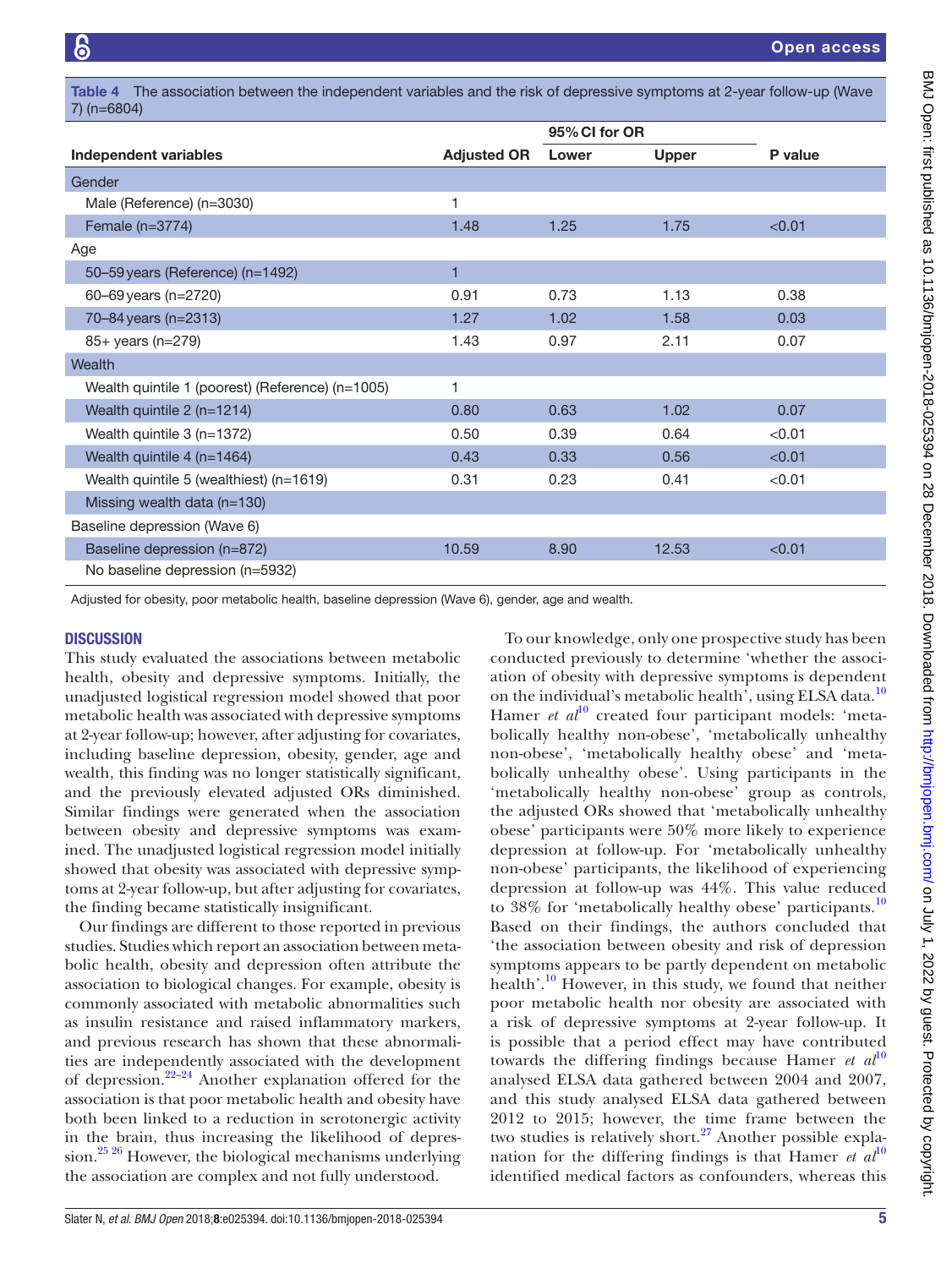study included wealth, in addition to medical factors as confounders.

This study shows that lower wealth, along with baseline depression, are strong predictors for the risk of depressive symptoms at 2-year follow-up. Patten *et al*<sup>28</sup> support our wealth finding, concluding that an increased prevalence of major depression was associated with lower personal wealth. Similarly, Martikainen *et al*<sup>29</sup> analysed data collected during the Whitehall II study and reported that depression was most common among individuals in the lowest wealth categories, after adjusting for age and ill health at baseline. This finding is important because wealth inequalities are continuing to rise across England; therefore, the risk of experiencing depressive symptoms at 2-year follow-up is likely to be elevated in individuals living in the lower wealth quintiles. $30$ 

Our multivariate model was also used to determine whether gender or age were independently associated with a risk of depressive symptoms at 2-year follow-up. Findings showed that females were more likely to experience depressive symptoms at 2-year follow-up compared with males. This finding was statistically significant  $(p<0.01)$ and consistent with the existing literature. $31-33$  Albert $31$ suggests that 'biological sex differences' are fundamentally responsible for the differing prevalence of depression between males and females, but the author also acknowledges that further research is necessary to develop our understanding about this complex finding. While a critical review by Piccinelli and Wilkinson $33$  identified that a lack of social integration, reduced social support and an increased vulnerability to adverse life events were social factors, which may potentially contribute towards a higher incidence of depression among females.

Individuals older than 70 years were at least 27.0% more likely to experience depressive symptoms at 2-year follow-up compared with individuals aged between 50 and 59 years. Findings also showed that participants aged between 60 and 69 years were 9.0% less likely to experience depressive symptoms at 2-year follow-up, compared with individuals aged between 50 and 59 years. This U-shaped curve in depression prevalence has been reported previously by Blanchflower and Oswald. $34$  An explanation for this finding could be that retirement is beneficial for an individual's mental well-being.<sup>[35](#page-6-24)</sup>

The size and representativeness of our sample are the primary strengths of this study, and therefore, our findings are generalisable to the English population, who are aged over 50 years. Standardised data collection methods and validated data collection tools were used to obtain data for ELSA, for example the CES-D was used to gather data about depressive symptoms. The CES-D scale requires participants to accurately and truthfully recall information about their depressive symptoms to prevent study bias.<sup>[36](#page-6-25)</sup> The cause of depressive symptoms is often multifactorial, and although many covariates were used in the analyses to minimise study bias, there may be other

contributory factors which have not been examined in ELSA, and thus, these factors could have influenced our findings. While this study indicated that neither metabolic health nor obesity predict depressive symptoms at 2-year follow-up, there could nevertheless be associations which are obscured by the study design. As the study only included respondents aged older than 50 years, it is possible that metabolic health and/ or obesity could predict depression earlier in the life course.

#### **CONCLUSION**

This study has identified that neither poor metabolic health nor obesity are associated with a risk of depressive symptoms at 2-year follow-up. Findings from this study also showed that baseline depression and lower wealth are strong predictors for the risk of depressive symptoms at 2-year follow-up. Previous research has predominantly identified medical factors as confounders; however, this study highlights the importance of considering wealth, in addition to medical factors, as confounders in future research.

Acknowledgements The authors would like to thank the ELSA participants, the ELSA researchers and the UK Data Service for enabling the use of ELSA data for this analysis.

Contributors MF, CR, SW and RHV contributed to the study idea. MF led the study. Data analysis was conducted by MF, CR and NS. All authors had full access to ELSA Wave 6 and Wave 7 data, supplied by the UK Data Service and they take full responsibility for the integrity and accurate analysis of data. All authors contributed to data interpretation. NS drafted the manuscript with contributions from MF, CR, SW and RHV. MF and NS are the guarantors for this study.

Funding The authors have not declared a specific grant for this research from any funding agency in the public, commercial or not-for-profit sectors.

Competing interests None declared.

Patient consent for publication Not required.

Ethics approval All ELSA waves have been ethically approved by the National Research and Ethics Committee under the National Research and Ethics Service.

Provenance and peer review Not commissioned; externally peer reviewed.

Data sharing statement No additional data are available for this study; however, all ELSA data are anonymised and publicly available from [https://discover.](https://discover.ukdataservice.ac.uk/) [ukdataservice.ac.uk/.](https://discover.ukdataservice.ac.uk/)

Open access This is an open access article distributed in accordance with the Creative Commons Attribution Non Commercial (CC BY-NC 4.0) license, which permits others to distribute, remix, adapt, build upon this work non-commercially, and license their derivative works on different terms, provided the original work is properly cited, appropriate credit is given, any changes made indicated, and the use is non-commercial. See: [http://creativecommons.org/licenses/by-nc/4.0/.](http://creativecommons.org/licenses/by-nc/4.0/)

#### **REFERENCES**

- <span id="page-5-0"></span>1. Health and Social Care Information Centre. Statistics on obesity, physical activity and diet: England 2018. [https://digital.nhs.uk/](https://digital.nhs.uk/data-and-information/publications/statistical/statistics-on-obesity-physical-activity-and-diet/statistics-on-obesity-physical-activity-and-diet-england-2018) [data-and-information/publications/statistical/statistics-on-obesity](https://digital.nhs.uk/data-and-information/publications/statistical/statistics-on-obesity-physical-activity-and-diet/statistics-on-obesity-physical-activity-and-diet-england-2018)[physical-activity-and-diet/statistics-on-obesity-physical-activity-and](https://digital.nhs.uk/data-and-information/publications/statistical/statistics-on-obesity-physical-activity-and-diet/statistics-on-obesity-physical-activity-and-diet-england-2018)[diet-england-2018](https://digital.nhs.uk/data-and-information/publications/statistical/statistics-on-obesity-physical-activity-and-diet/statistics-on-obesity-physical-activity-and-diet-england-2018) (Accessed 26 Sep 2018).
- <span id="page-5-1"></span>Agha M, Agha R. The rising prevalence of obesity: part A: impact on public health. International journal of surgery. *Oncology* 2017;2:e17.
- <span id="page-5-2"></span>3. World Health Organisation. Depression and other common mental disorders:global health estimates. [http://www.who.int/iris/handle/](http://www.who.int/iris/handle/10665/254610) [10665/254610](http://www.who.int/iris/handle/10665/254610) (Accessed 20 Sep 2018).